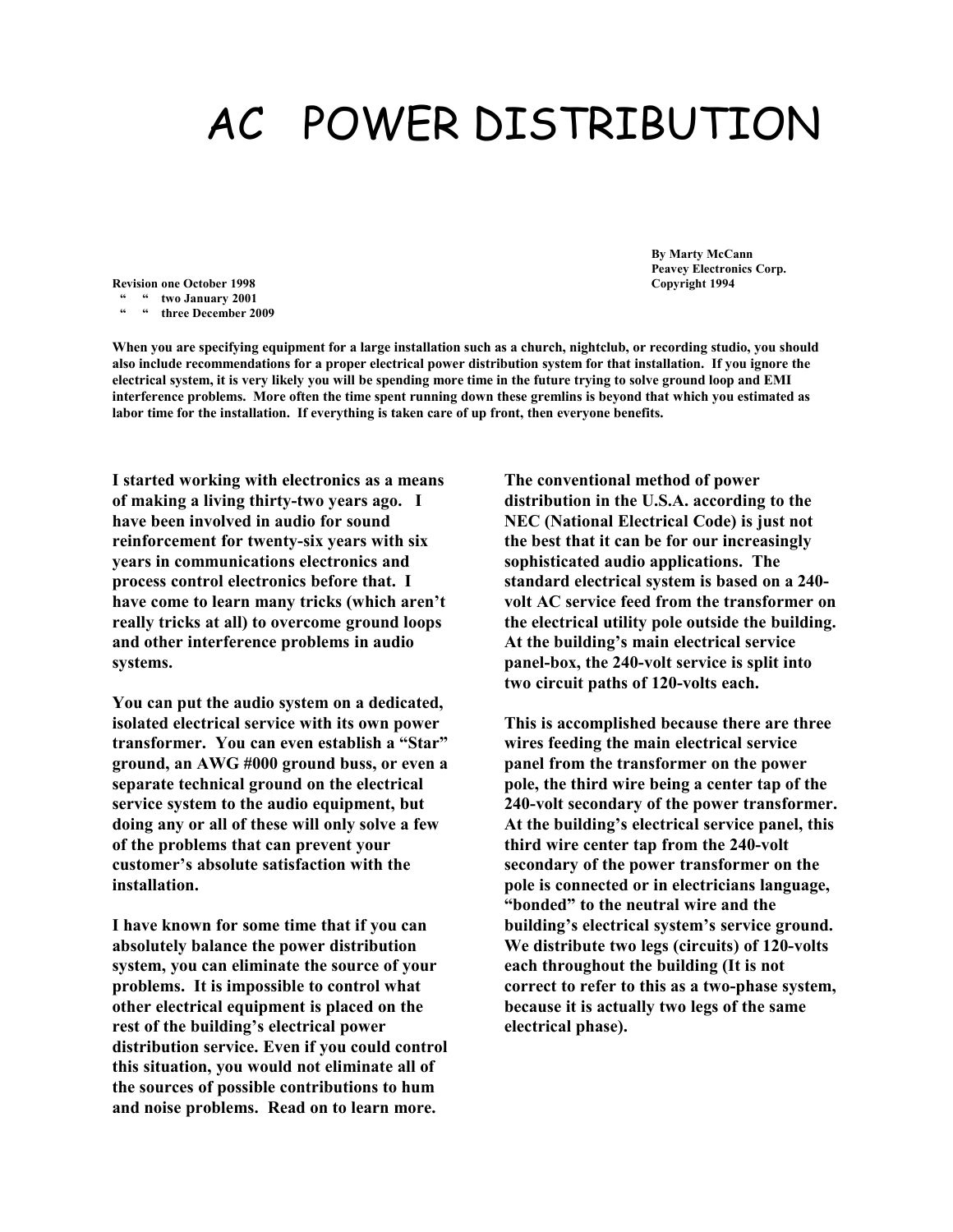**These two legs are L1 & L2 (for Leg 1 and Leg 2). L 1 is Hot (Black) and the Neutral wire (White) make up one leg of service, and L2 Hot (Red) and the white Neutral make up the second electrical power service leg. Note that both 120-volt circuit paths share the common Neutral. If we do have a 240-volt appliance such as an electrical stove, hot water heater, clothes dryer, etc., then the 240-volts is obtained by using the two hot leads L1 (Black) and L2 (Red).**

**In an ideal world there would never be more current drawn by one leg of the electrical distribution system than drawn by the other circuit leg. Since we are not in an ideal world and have no control over what is plugged into each power leg throughout the building, we have no way to insure that the distribution of the power between legs L1 & L2 is balanced. Some of our problems can be, and are, caused by compressors, motors, and other equipment in the building that have different current demands over time.** 

**But in installations where we are using lots of audio equipment and drawing significant amounts of current, it is the power line filter capacitors and grounding schemes used in the audio equipment itself that lead to problems. There are things to do in theory because sometimes all of the best tricks can't totally eliminate the noise problem (See the article on Hum & Pin #1). We can minimize the problems at the time of installation, but what happens six months down the road when we are not there and the customer decides to hook up some newly acquired piece of gear?**

**The best thing we can do for the customer is to specify a balanced AC electrical service system. I prefer to call this a balanced electrical service because that is what it actually is, not a "two phase" system, as some call it. The way in which this balanced** 

**distribution is accomplished is; instead of a hot lead wire with a potential of 120-volts referenced to a grounded neutral, we actually provide two hot lead wires of 60 volts each. How do we do this? By specifying an electrical power transformer that has a 120- Volt secondary with a center transformer tap.** 

**If the customer's electrical contractor can install one of these available center tapped power transformers and connect the center tap to the normal ground buss, we then end up with a transformer isolated balanced service that can provide a center tapped 120 volt secondary, so we will then have 60-volts on each of two hot AC legs.** 

**What was previously known as the Neutral wire (White) is now the other 60-volt Hot wire. What was previously known as the ground wire (Green) is now still the system ground. This common ground wire return to the electrical panel is also connected to the center tap of the 120-volt secondary of the new transformer, which is also connected to a bonded ground in this audio system's dedicated electrical service panel. Once again, both wires are hot with 60-volts of potential between the white wire and ground (green) and 60-volts between the black wire and ground, which results in 120 volts between the white and black wires (60 + 60 = 120).** 

**Of course now each hot leg must include a circuit breaker. You must use double pole circuit breakers in the service panel for each circuit because you now have two hot voltage legs. If the entire 120-volt circuit draws 20 amperes of current, then each hot leg (L1 & L2) will each have a 20-amp circuit breaker. The system is still grounded in the conventional manner but this is best done via a separate technical ground from the normal main electrical service.**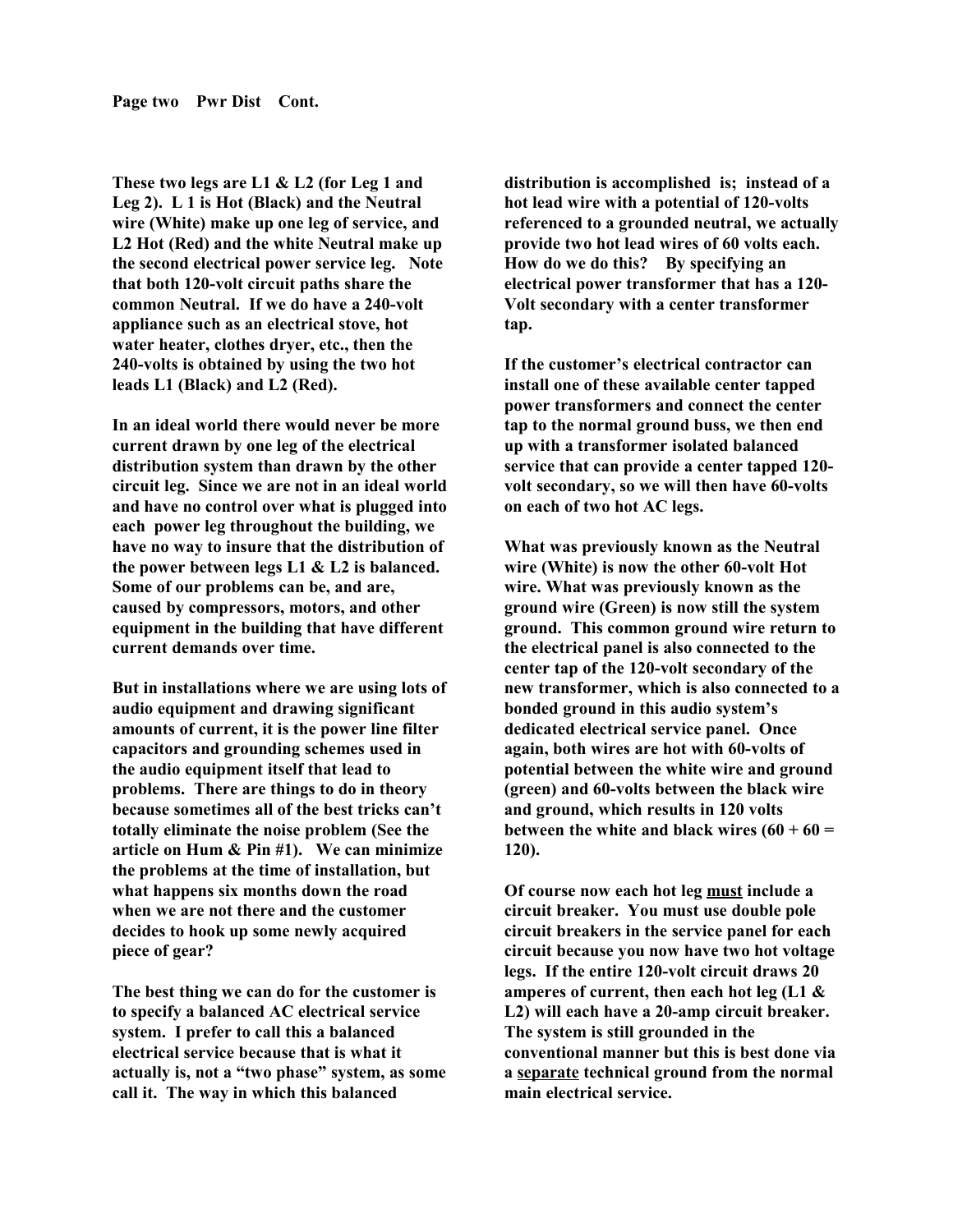**Power transformers are rated in KVA (Kilo-Volt-Amp). Electrical power equals the electrical potential, or pressure, measured in volts times the rate of electrical current flow measured in amperes. In audio we measure power in watts: 2000 watts would have a KVA rating of 2 KVA.** 

**I recommend that the electrical contractor obtain the orange iso-system duplex AC outlets like the ones that are used in hospitals to identify those outlets that are on the isolated balanced electrical distribution. Remember everything that is connected to the audio system needs to be powered from the balanced distribution system. This includes tape and DAT recorders, CD players, video recorders, and cameras.**

**In the past this approach to electrical power distribution was not covered in the NEC code, if installed correctly, it did not go against or violate the NEC code. It just wasn't covered, and it may have taken some explaining to a local inspector as to why all of this is necessary.** 

**The beauty of this approach is that everything (audio or video wise) that you plug into this isolated circuit will be balanced as far as the current between chassis ground and the two 60 volt hot leads. There will be no voltages between the chassis of any two pieces of equipment plugged into this system. You have eliminated the cause of your troubles at the source. You have transformer isolation between your audio electrical system and any other electrical equipment in the building.**

## **Commercial Power or 208 Three Phase**

**In large buildings such as Hotels, Theaters, and some Churches, there is what is referred to as commercial power or a power system that is based on three distinct phase legs of 208 Volts each. Each phase leg is sourced from a transformer system that provides a** 

**difference of 120 degrees in electrical phase. Why is this necessary? Mainly because single phase electrical become very inefficient when trying to drive the very large motors that you will find in industry and commercial buildings. These facilities employ large industrial motors that actually have three separate motor windings. Each of the three windings is wired to one of the three electrical power phases.** 

**This method provides for much more torque when trying to move the very large mass of the armatures of these industrial size motors. With single phase, the peak turning energy or torque occurs twice, at the peak of each of the 60 Hertz cycles, or 120 times a second . 3 phase electrical power provides a peak energy torque twice every 120 degrees, which means that 360 times a second we are obtaining peak torque energy from the distribution system. Simply put we can turn more massive motors more easily and efficiently.**

**However 208 three phase causes audio systems the most problems. Why? Because the 120 Volts necessary to drive ordinary electronic equipment is derived from the 208 volt distribution system. It is not important to understand how this is done, but essentially two of the three phase legs are combined together. Now most people would think that 208 volts combined with 208 volts, would result in 416 volts, but not so. Since they are two separate phases that are separated by 120 degrees, they do not add together. The math involves cosines of the phase angle, but the result is that we end up with less voltage or 120 Volts.**

**When we hook up audio equipment in a building that has the 120 volts required, derived from a 208 volt three phase system, we are faced with more than a 60 Hz ground loop, we end up with 60, 120, and 180 Hz ground currents, that get into the audio system. Even then, best practiced grounding**